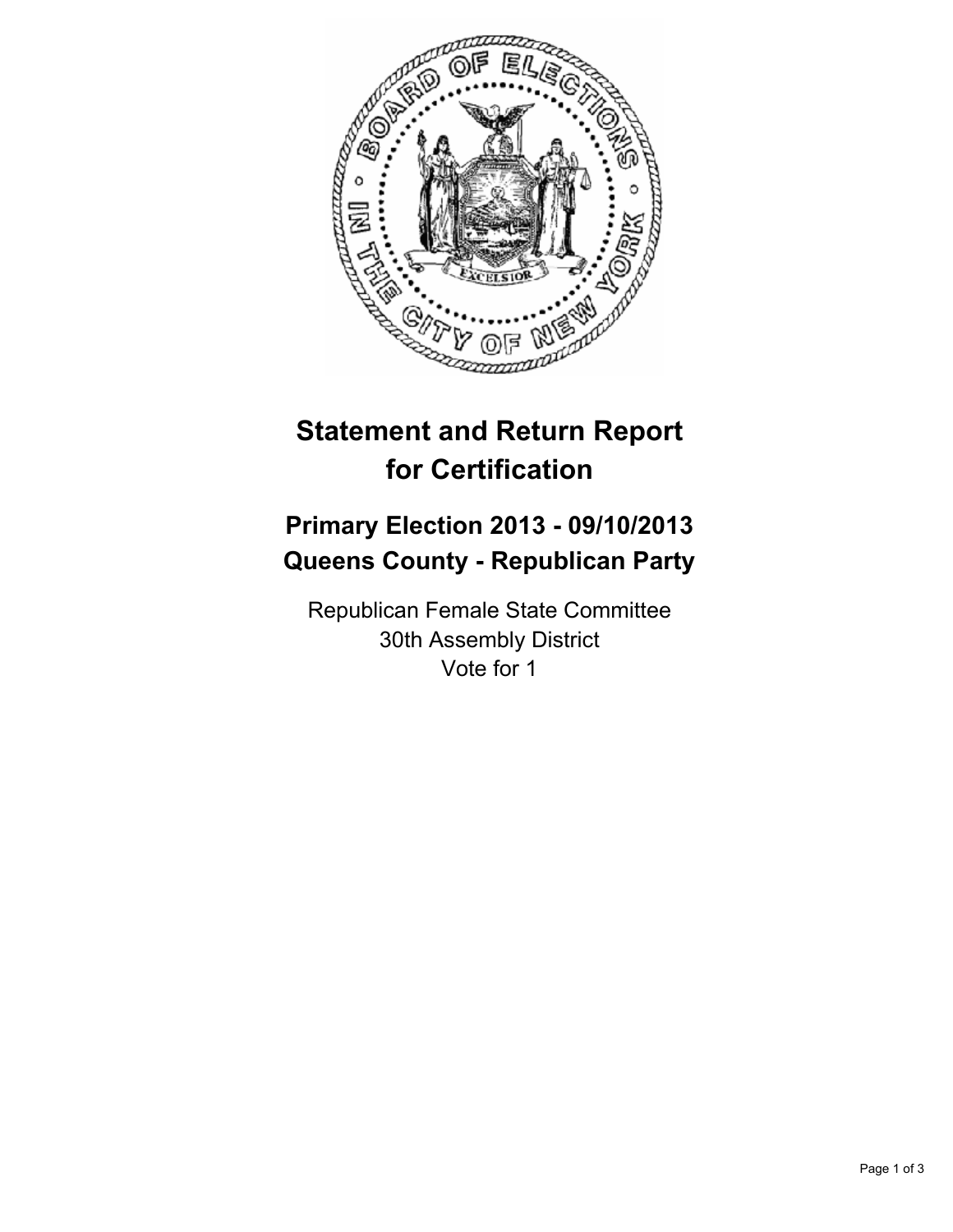

### **Assembly District 30**

| <b>Total Votes</b>    | 1.275    |
|-----------------------|----------|
|                       |          |
| MARGARET OGNIBENE     | 638      |
| ROSEMARIE A. IACOVONE | 637      |
| AFFIDAVIT             |          |
| SPECIAL PRESIDENTIAL  | 0        |
| <b>FEDERAL</b>        | $\Omega$ |
| ABSENTEE/MILITARY     | 97       |
| <b>EMERGENCY</b>      | 11       |